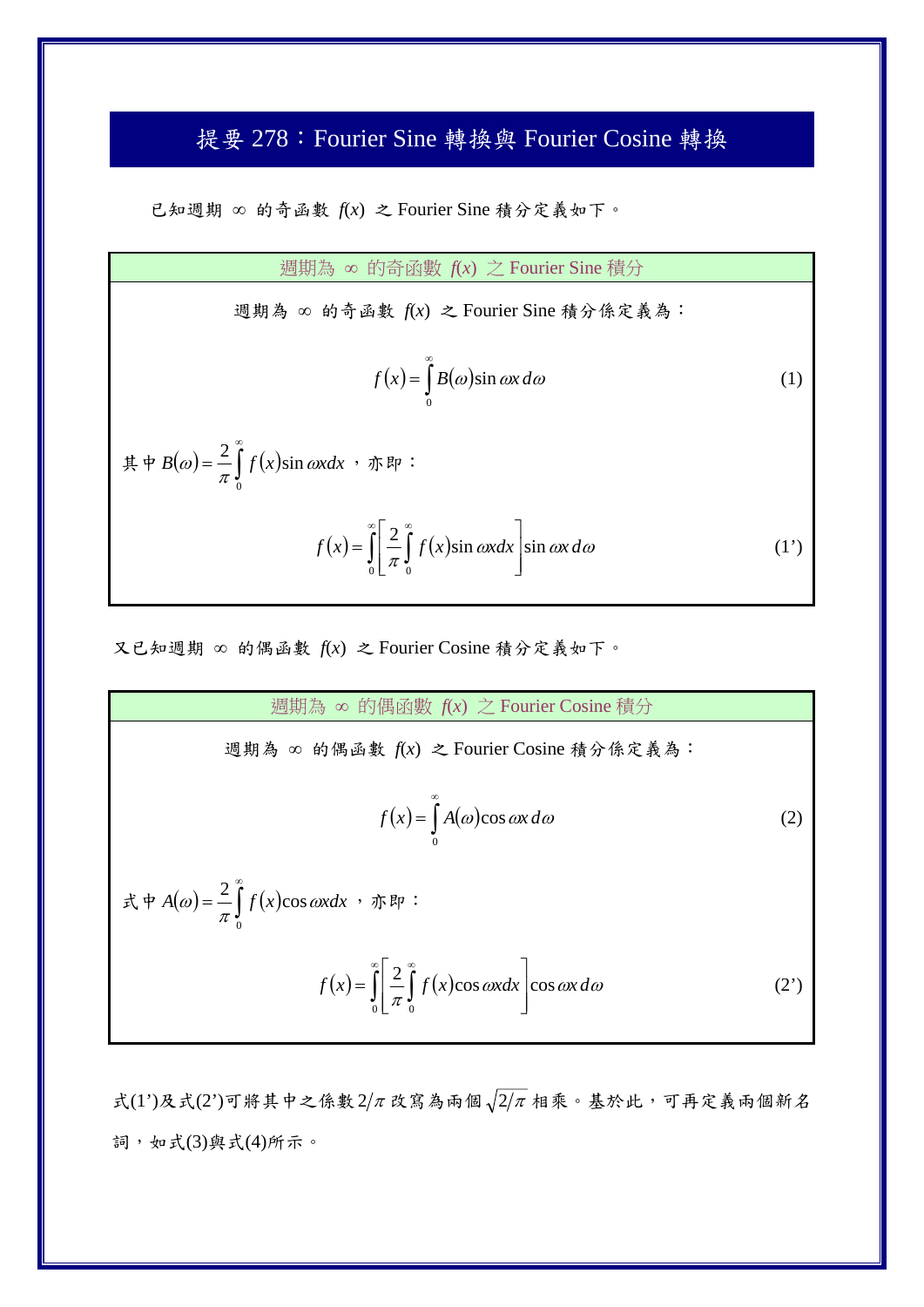週期為 的奇函數 *f*(*x*) 之 Fourier Sine 轉換及反轉換

週期為 的奇函數 *f x* 之 Fourier Sine 轉換係定義為:

$$
\hat{f}_s(\omega) = \sqrt{\frac{2}{\pi}} \int_0^\infty f(x) \sin \omega x dx \tag{3}
$$

 $m$ 函數 $\hat{f}_s(\omega)$ 之 Fourier Sine 反轉換則定義為:

$$
f(x) = \sqrt{\frac{2}{\pi}} \int_{0}^{\infty} \hat{f}_s(\omega) \sin \omega x \, d\omega \tag{3'}
$$

週期為 的偶函數 *f*(*x*) 之 Fourier Cosine 轉換及反轉換

週期為 的偶函數 *f x* 之 Fourier Cosine 轉換係定義為:

$$
\hat{f}_c(\omega) = \sqrt{\frac{2}{\pi}} \int_0^\infty f(x) \cos \omega x dx \tag{4}
$$

 $m \oplus \text{f}_c(\omega)$ 之 Fourier Cosine 反轉換則定義為:

$$
f(x) = \sqrt{\frac{2}{\pi}} \int_{0}^{\infty} \hat{f}_c(\omega) \cos \omega x \, d\omega \tag{4'}
$$

附註:說實在的,要讀者去記這兩個新名詞並無必要!不過讀者應瞭解前一單元所出現 的兩個新名詞「**Fourier Sine** 積分」、「**Fourier Cosine** 積分」,以及這個單元所介 紹的另外兩個新名詞「**Fourier Sine** 轉換」、「**Fourier Cosine** 轉換」,都是由「Fourier 積分」來的,且跟轉換有關之方程式是調整係數後被定義出來的。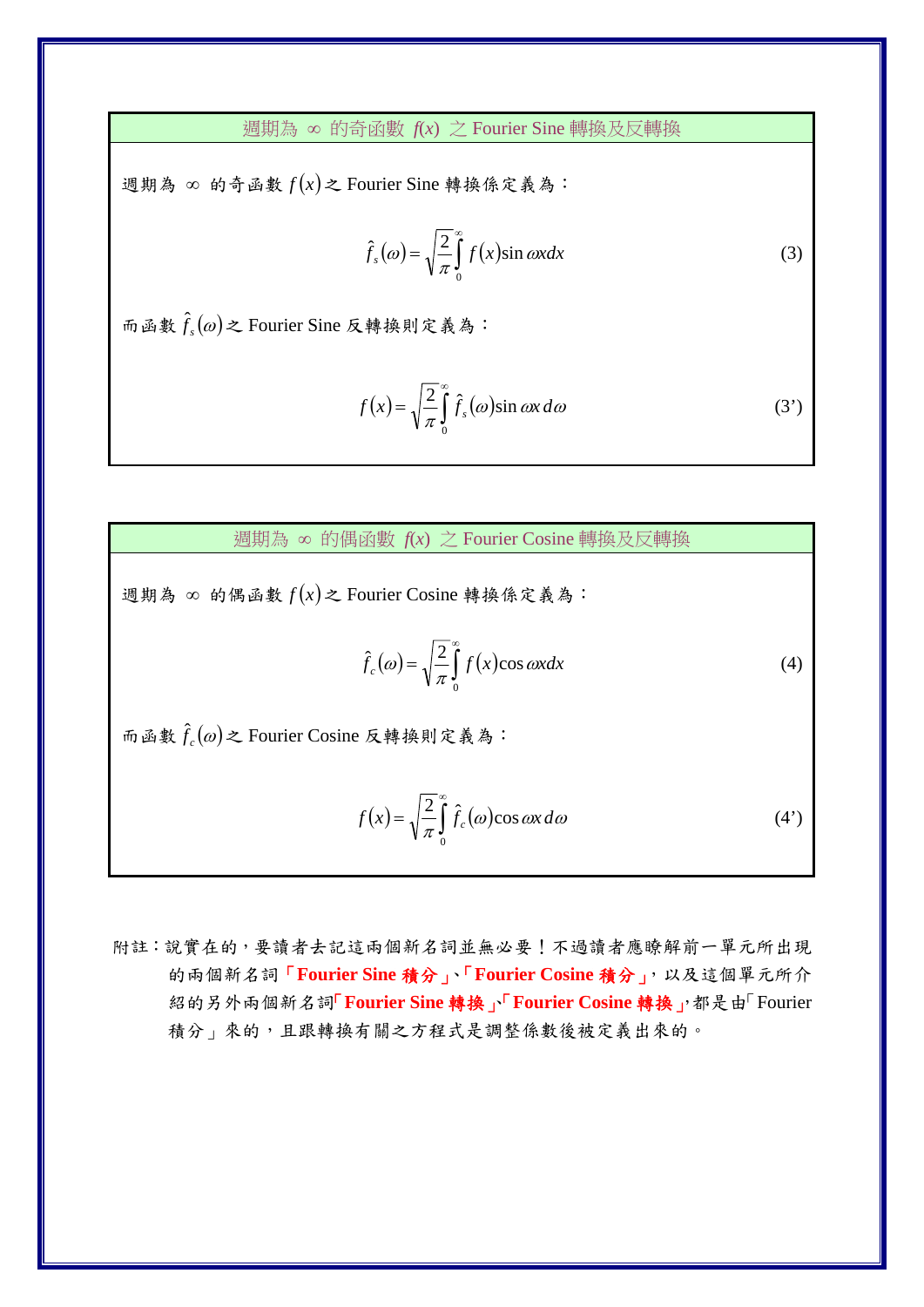



## 函數  $f(x)$ 之 Fourier Cosine 轉換 ×

函數  $f(x)$ 之 Fourier Cosine 轉換係定義為:

$$
\hat{f}_c(\omega) = \sqrt{\frac{2}{\pi}} \int_0^{\infty} f(x) \cos \omega x dx
$$
  
\n
$$
= \sqrt{\frac{2}{\pi}} \left[ \int_0^a f(x) \cos \omega x dx + \int_a^{\infty} f(x) \cos \omega x dx \right]
$$
  
\n
$$
= \sqrt{\frac{2}{\pi}} \left[ \int_0^a (k) \cos \omega x dx + \int_a^{\infty} (0) \cos \omega x dx \right]
$$
  
\n
$$
= \sqrt{\frac{2}{\pi}} \int_0^a (k) \cos \omega x dx
$$
  
\n
$$
= \sqrt{\frac{2}{\pi}} \frac{k \sin \omega x}{\omega} \Big|_0^a
$$
  
\n
$$
= \sqrt{\frac{2}{\pi}} \frac{k (\sin \omega a - \sin 0)}{\omega}
$$
  
\n
$$
= \sqrt{\frac{2}{\pi}} \frac{k \sin \omega a}{\omega}
$$